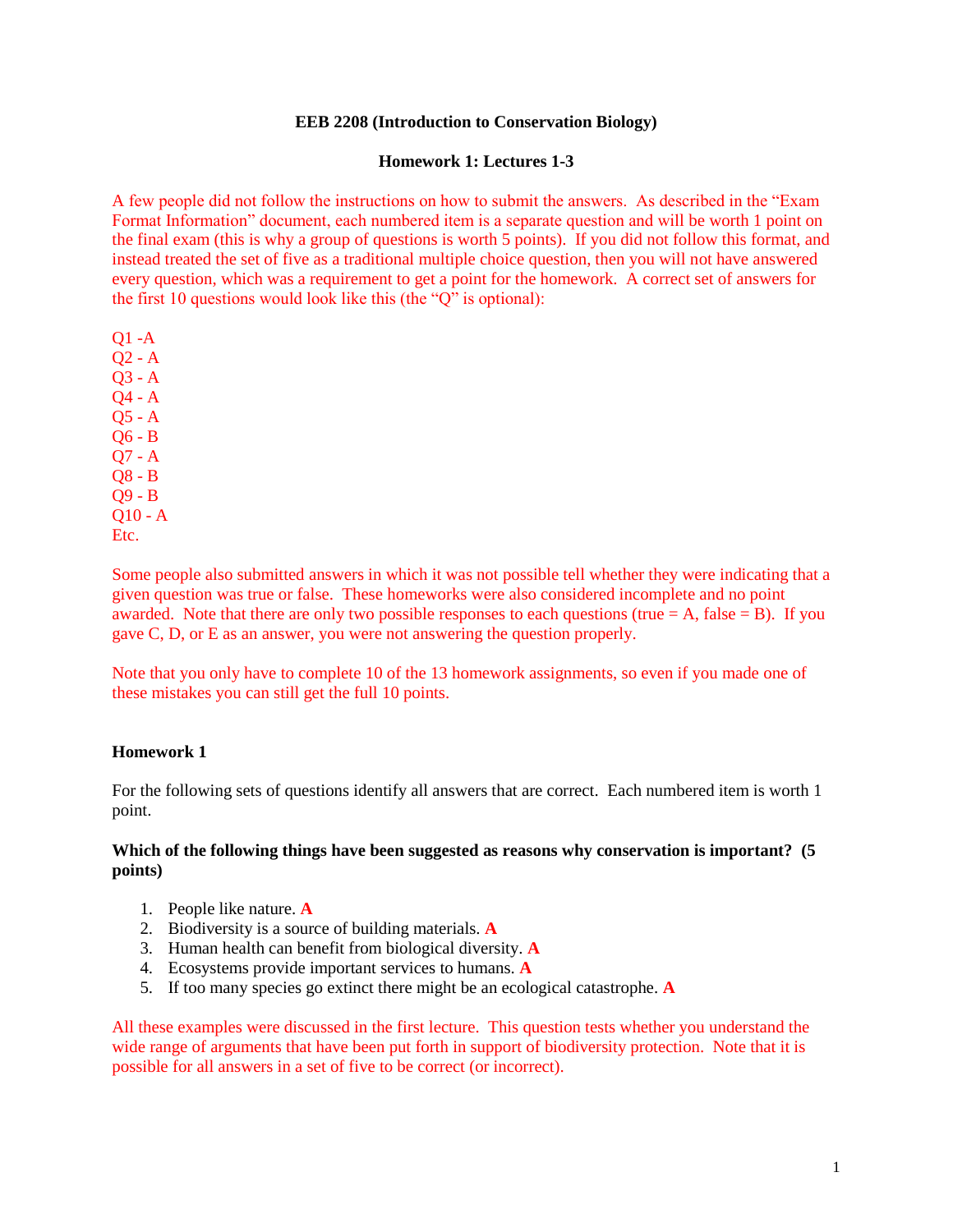**Using data collected from vets, researchers have studied the mortality rate of cats that have fallen from buildings to see whether the height of the fall influences the chance that the cat will die. Surprisingly, they found that cats that fall from floors 1-5 were more likely to die than those that fell from higher up (floors 6-32). Why was this? (5 points)**

- 6. Falling from high up gives the cats time to position themselves so that they land safely. **B**
- 7. The data are biased. **A**
- 8. A mean is being compared to a median. **B**
- 9. Fewer cats fall from high floors than low floors. **B**
- 10. Vets don't see most of the cats that fall from higher floors. **A**

Note that the correct answers here are two ways of saying the same thing – the first a general statement, the second a specific one. The point of this question is to test whether you can remember both the specific issue that relates to this data set and recognize the more general point. Note too, that it is possible that 9 could be correct (as, I guess, could 6), but we have no evidence to support that conclusion, so you would not get points.

## **Which of the following disciplines play an important role in conservation biology? (5 points)**

- 11. Genetics. **A**
- 12. Political science. **A**
- 13. Geography. **A**
- 14. Economics. **A**
- 15. Environmental activism. **B**

This question tests two things. First, that you recognize that conservation biology is a multidisciplinary subject drawing on a wide range of fields: 11-14 are all things I mentioned explicitly in the first lecture so their inclusion here should be straightforward. The second thing I wanted to test is that you know that conservation biology is very distinct from activism of any kind. The science conducted in conservation biology can certainly be used in activism, but the reasons for doing it are different, and it can also be misused by activists.

## **Which of the following could be considered keystone species? (5 points)**

- 16. Wolves. **A**
- 17. Beavers. **A**
- 18. Oak trees. **B**
- 19. Humans. **A**
- 20. Krill. **A**

This set focused on whether you know what a keystone species is. 16, 17, and 20 are all examples given in class and/or the textbook. The first two should have been straightforward. Krill is more difficult because I did not mention it in the context of keystone species – but I showed it in the center of a food web, so you should have been able to infer its importance. 19 also tests whether you can apply your understanding of the concept to a new situation. Even at this early stage you should have the idea that the entire course is about the ways in which humans have had dramatic impacts on a wide range of organisms – this tells you that they play a keystone role. Finally, oak trees were not mentioned at all in class. I included them in this list because someone with a superficial understanding of the concept might think they are a keystone because they are very abundant and have a big influence in forest systems. But,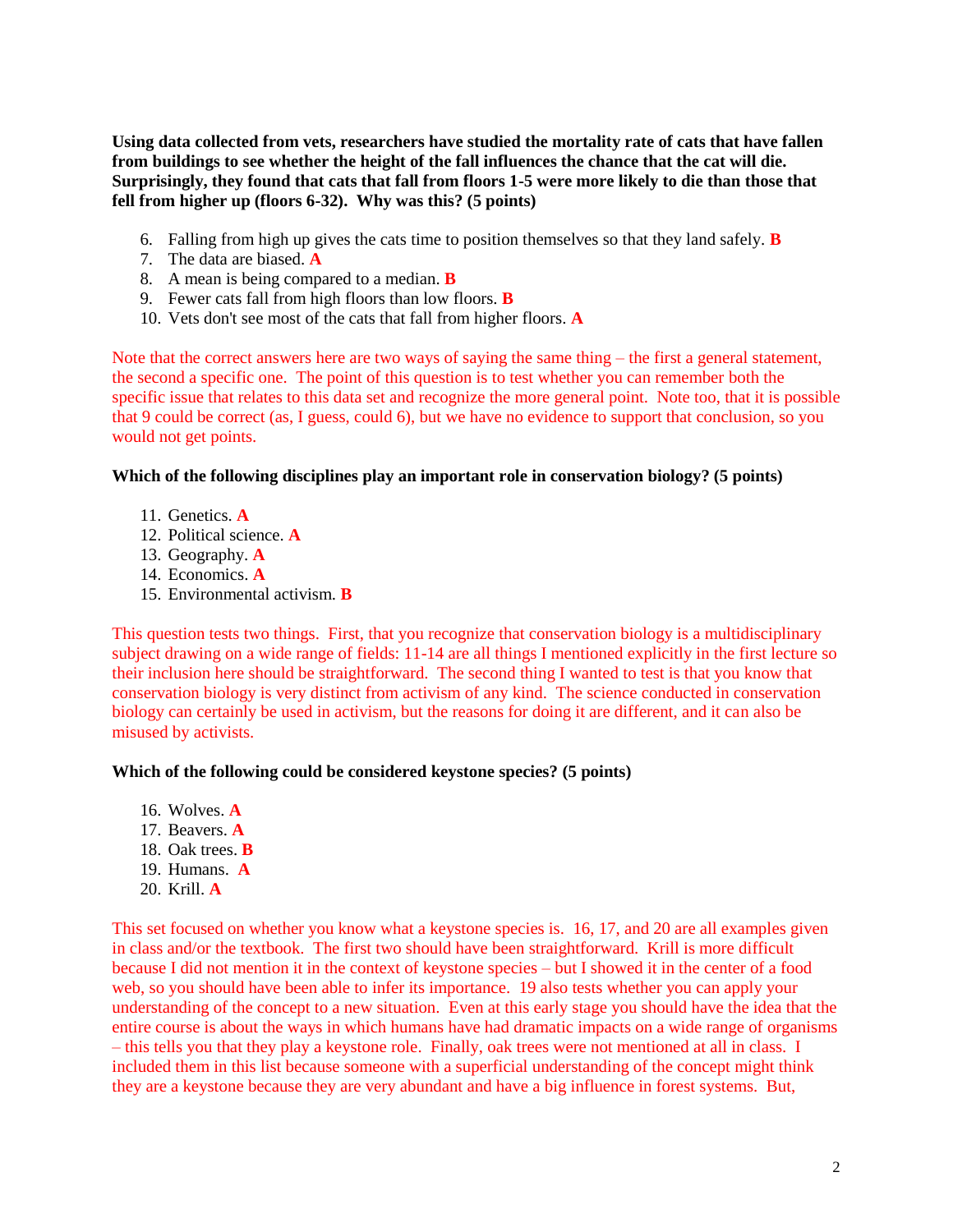someone who really understands the concept would know that they do not necessarily have a disproportionately large influence.

# **Which of the following is a component of biological diversity? (5 points)**

- 21. Interactions among species. **A**
- 22. Abiotic factors, such as temperature. **B**
- 23. Species richness. **A**
- 24. DNA differences among humans. **A**
- 25. Species evenness. **A**

Here I am testing whether you understand the full range of things that constitute biological diversity. All of these items are things I discussed in lecture. I did not specifically mention human diversity, but 24 was included to ensure that you understand that humans are also a part of biodiversity. 22 was included to test whether you understand that, although abiotic factors influence biodiversity, they are not actually a part of it (the clue is in the name: a-biotic, implies not biological).

**The following statement compares dolphin survival in captivity versus the wild: "Calculations taken from the study showed that on average the expected life span of a bottle-nosed dolphin in captivity could be as little as 14 years, while in the wild the dolphin could live twenty to twenty-nine years." What can you accurately conclude from this statement?**

- 26. Keeping dolphins in captivity harms them. **B**
- 27. Dolphins live longer in the wild than in captivity. **B**
- 28. Captive breeding is unlikely to be a good strategy for dolphin conservation. **B**
- 29. The mean life span of a captive dolphin is 14 years. **B**
- 30. The median life span of a wild dolphin is 20-29 years. **B**

This statement provides relatively little useful information. 26-28 cannot be concluded because the measures given for dolphins in captivity and the wild are different and cannot be meaningfully compared. 29 and 30 simply misuse the terms mean and median – the former number is a minimum (of sorts, though the wording is so vague it's hard to be sure), while the latter is a maximum.

## **Which of the following statements is true about this course? (5 points)**

- 31. Extra credit assignments are available upon request. **B**
- 32. There are no office hours. **B**
- 33. Responses to the discussion papers can be submitted via email. **B**
- 34. You can miss up to three discussion papers without providing a reason. **B**

35. During exams I will happily answer any questions you have about how to interpret questions. **B** This set of questions was included to determine whether you have read the material in "Important Course documents" part of the web site. If you got any of the questions wrong, you should go read the documents to find out why.

# **PART 2:**

## **36. Define the following terms, and give an example of each (6 points).**

a) Ecosystem engineers See notes to Lecture 3 and text book. Note that an ecosystem engineer can also be considered a keystone species, but the reverse is not necessarily true. Examples include beavers and earthworms.